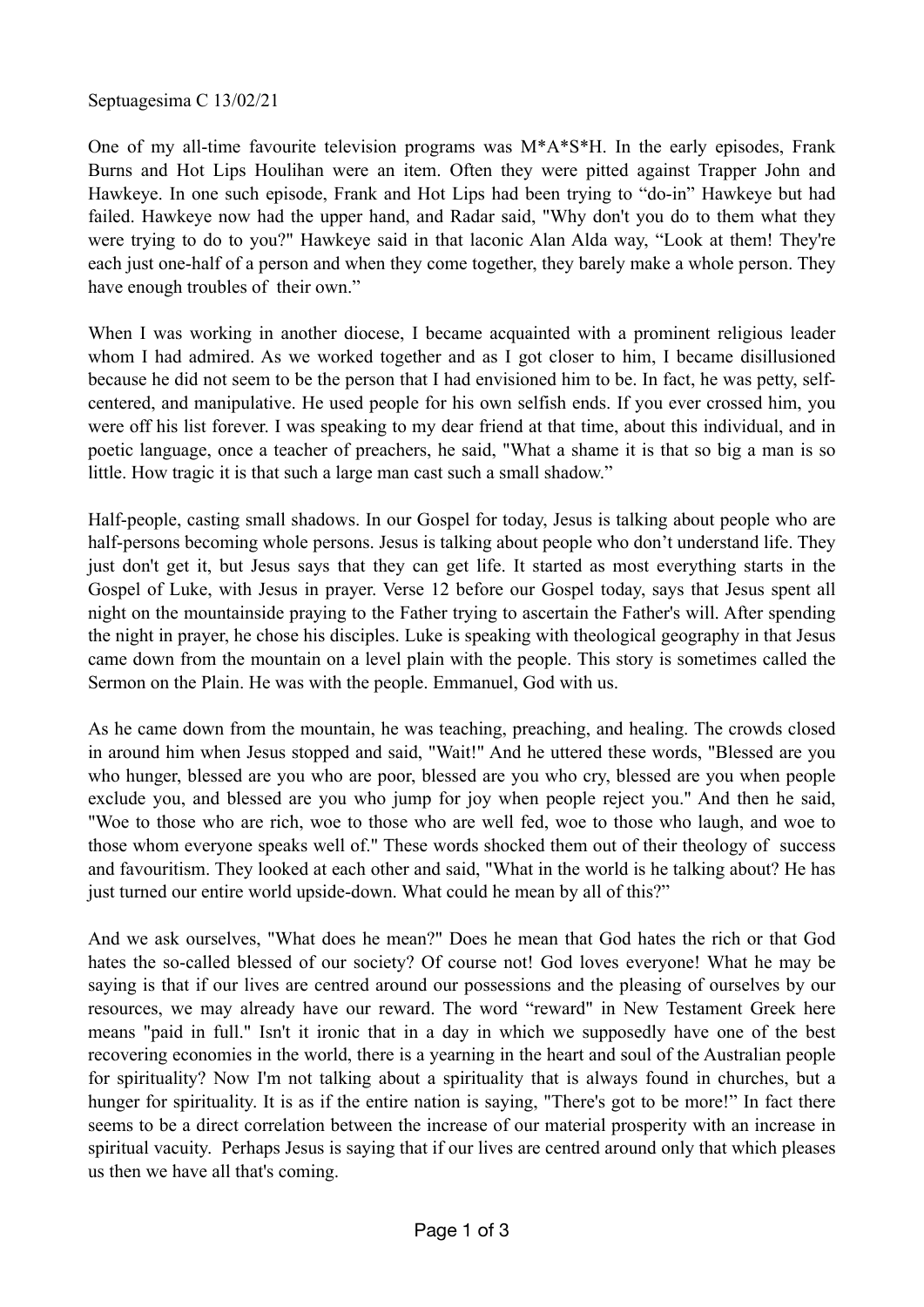Jesus said, "To whom much is given, much is required." So often we forget that everything we have been given, life itself, our possessions, our resources, and our finances are given to us by God as a gift to be given to others. We are just a channel through which our energies and resources are funnelled to others. That is the purpose of the church. The church is to give us structure and discipline so that we may not only be ministered unto but we can minister and give our talents, resources, and gifts to others making their lives better. "To whom much is given, much shall be required," Jesus said.

Sometimes when we have everything, we simply don't feel the need for God. Those who are poor come to him with empty hands saying, "Oh, God, we have no one but you and you can have all that we have, which is nothing." Maybe Jesus is talking about making God the centre of our existence. We come to God not in what we have, but in what we have not. We come to God not in what we are, but what we are not. We place it before him and say, "Oh, God, here am I. I am yours completely! You are the centre of my life. All of my life is centred around my relationship to you. You are at the centre of my thoughts and actions. You are the purpose and direction of my resources. Here I am, God. Everything I have and everything that I don't have, everything that I am and everything that I am not, I bring to you."

And you say, "that sounds great, but I can't enter a convent. I can't join a monastery. I have bills to pay, a family to support, and a life to live! Don't talk to me about that kind of stuff. I can't live up to it. Life is not meant to be a joyless parade," and you are exactly right. In fact, the Talmud, a commentary on Jewish Scriptures, says, "We will be brought in judgment to God for every good thing that he put upon this earth that we refuse to enjoy." You say, "Now, you've got me more confused than ever. Are we supposed to be joyful or are we supposed to be poor? I don't understand." I think he means that we are to put God at the very centre of our lives. We are to put our personal relationship to the Lord Jesus Christ at the very centre of our existence. It is the most precious gift that we have.

Every thought and every action we extend is centred around our personal relationship to the living Lord, Jesus Christ. I think it means this: In our best of days when everything seems to be going well, we ought to enjoy life with fullness, joyfulness, exuberance, and extravagance. We ought to enjoy the marvellous life that God has placed before us, always mindful that there is a great danger when we centre our lives around what we have. That can become a distraction to our relationship with God.

I also think it means that in our worst of days when nothing seems to be going right we must remember that the final accounting has not occurred and we do not need to be weary in well doing because God rewards his faithful. A life surrendered to Jesus is the very best of all lives, and that will work in the best of your days and in the worst of your days.

I love the story that is told of a factory that was having problems with employees stealing. The company hired a security firm to help with the problem. They had guards posted at all exits and they were to check each employee as they left for the day. They searched their clothing and lunch boxes to make sure they were not taking anything out. Every day one guy came by with a wheelbarrow full of junk. Every day they stopped him and ploughed through all of the junk and rubbish that was in the wheelbarrow. It took several minutes every day to search through the junk. Every day the same thing, nothing but junk in the wheelbarrow. Finally, the security person said, "Look, fellow, I know something is going on. Every day you come through here and all we find in